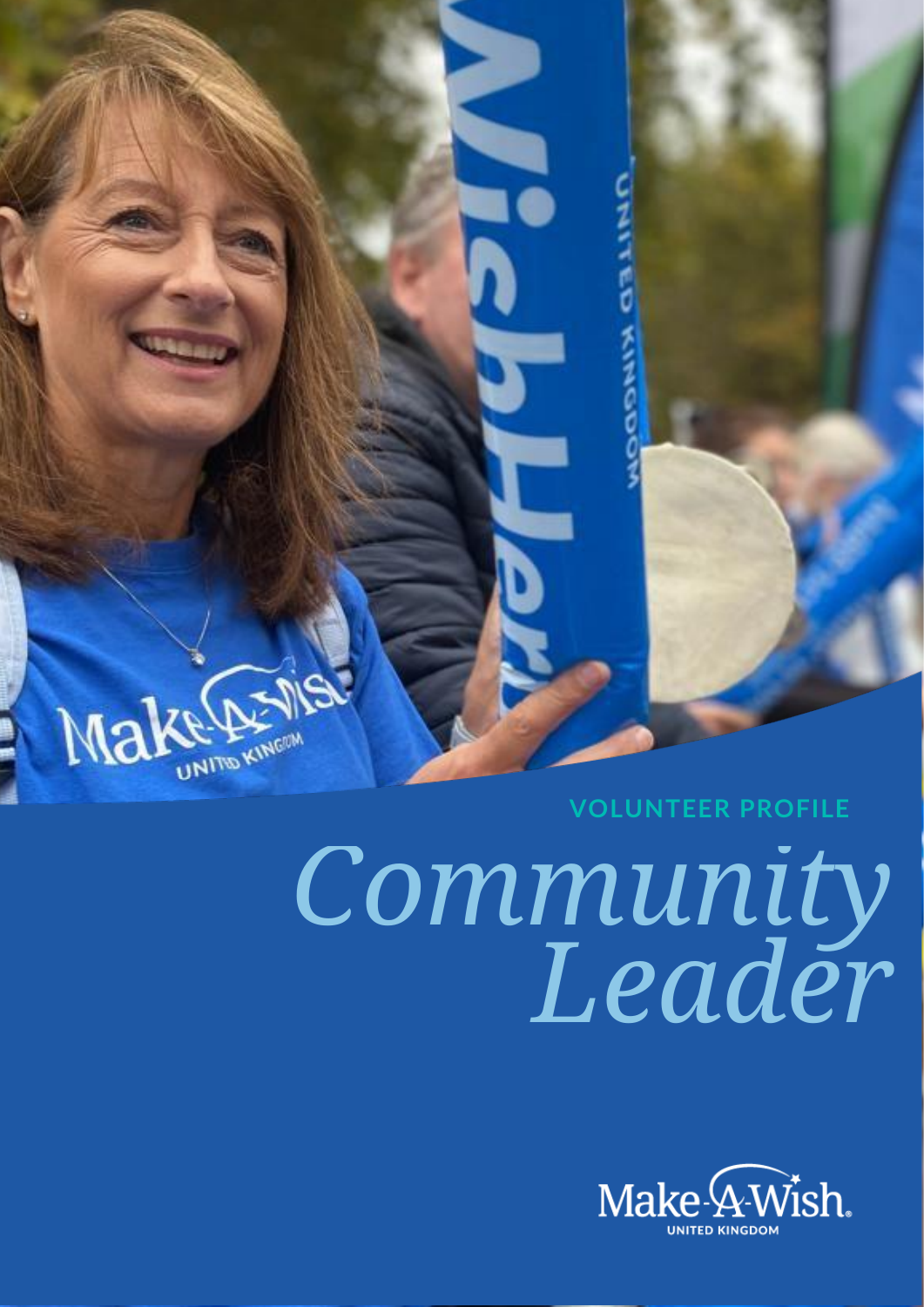

**More than 60,000 children in the UK have been diagnosed with a critical condition, changing their lives and the lives of their families forever.** For them, the joy of childhood is brought to an abrupt end, with treatment, hospital appointments and sleepless nights taking over.

The power of a wish revives a childhood stolen by critical illness. It brings light and joy to children and their loved ones and leaves a profound and lasting impact on all their lives.

But we can't be that light for everyone. It takes an army of volunteers like you to help these children feel like children again. Together, we have the power to **#LightUpTheDarkness.**

# **WHAT WILL I BE DOING?**



As a **Community Leader**, you will be using your ability to inspire and lead to empower and coordinate a team of local volunteers to deliver wishes in your community; from the initial call right through to the magic of delivering the wish. You will develop community partnerships and lead on ensuring the quality assurance of the wish, and that Make-A-Wish UK policies and procedures are followed.

### **HOW WILL I BE SUPPORTED?**



You will be supported by our Volunteer Engagement Lead, both through 1-1 communication and through a Community Leaders network where you can share best practice and receive support from your peers. There will also be relevant support available from other members of the volunteering and wishgranting team and our Safeguarding Lead.

We will ensure you have the training and tools required to deliver your role and will regularly be seeking your feedback to ensure that we can deliver the support you need.

# **WHAT ARE MY CORE TASKS?**



Using the Make-A-Wish values of **Be Magical**, **Be Inclusive** and **Be Inspired** you will:

- Lead your hub so that it thrives and has the best systems in place to deliver wishes in your community and bring magic into a child's life. You will develop a plan for your hub that aligns with Make-A-Wish UK's strategic objectives.
- Create an inclusive volunteer culture within your team and recruit, empower and support your volunteers including Wish Makers, Wish Creators, Community Wish Co-ordinators, and other volunteer roles. This will include holding regular group meetings, providing 1-1 support and developing your volunteer team.
- Receive referrals from our Wishgranting Team and co-ordinate your hub to manage the delivery of the wish. You will also identify and request where further support is needed from our national hub team.
- Ensure wishes are delivered within agreed timescales, to a high and safe standard and within budget (if not achievable through Gift In Kind), ensuring that problems are resolved quickly and effectively.
- Develop community relationships and partnerships to enable the continuous delivery of community led wishes.

Make-A-Wish Foundation® UK **Registered Address: Make-A-Wish Foundation UK.** Seventh Floor, Thames Tower, Station Road, Reading RG1 1LX make-a-wish.org.uk 01276 40 50 60 Charity Registration No. (England and Wales) 295672 / (Scotland) SC037479 Company Registration No. 2031836

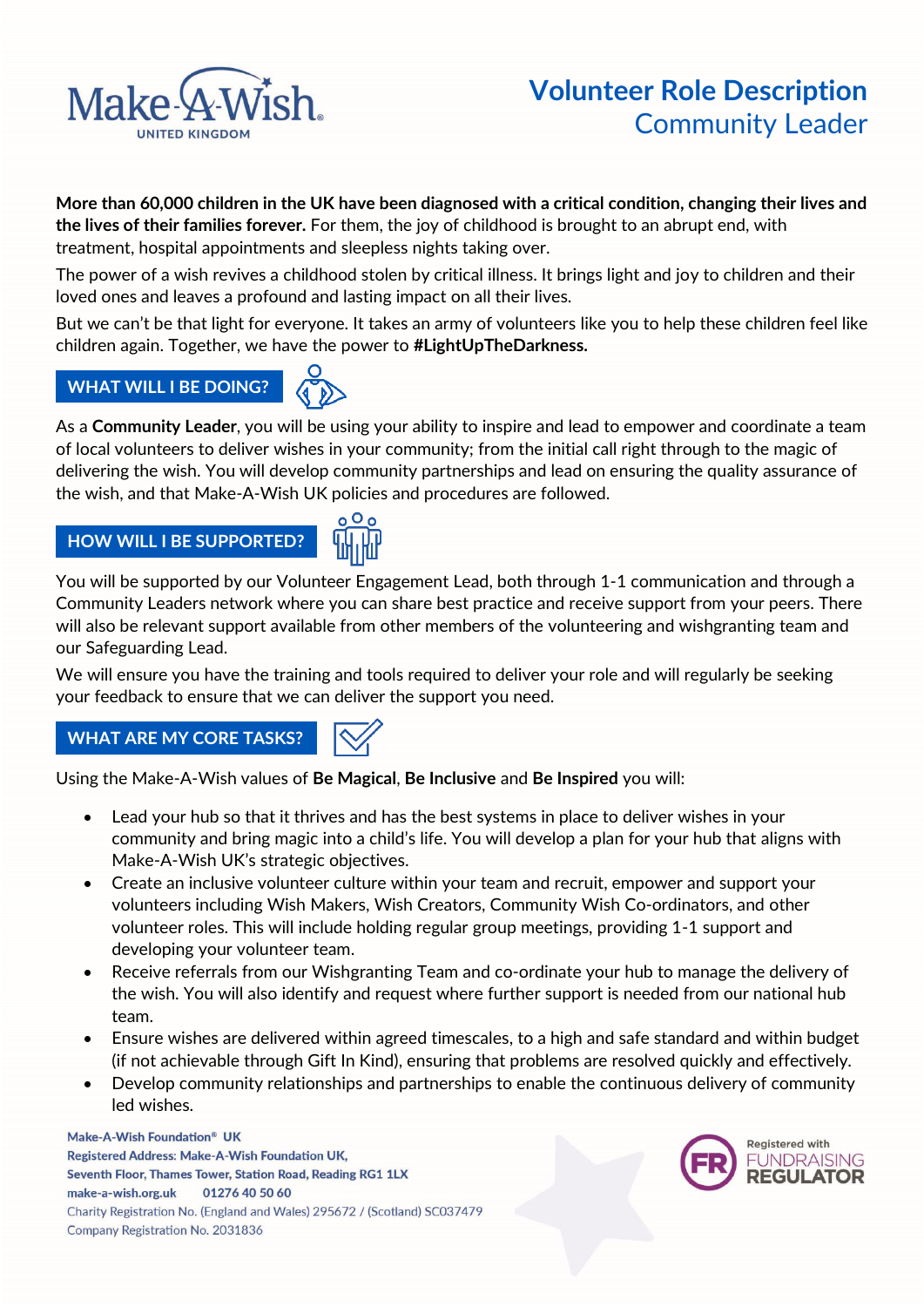

**WHAT SKILLS/ATTRIBUTES DO I NEED?**

We are looking for someone who:

- Is able to inspire and motivate others to work together to be magical and deliver a child's wish
- Has leadership skills and experience, is able to think strategically and develop strategic plans
- Is confident providing advice and support to others
- Puts relationships at the heart of what they do; from being wish led by the child to developing effective relationships with your volunteers to being able to build strong community networks. You should be empathic and compassionate and believe in the power of communities working together.
- Is highly organised and has good time management and planning skills, but also the ability to delegate to others within the team
- Is good with IT, with access to a smartphone/tablet/laptop (you will be required to use our systems and processes to manage your hub)
- Is a keen problem solver, able to negotiate and to think creatively and use your own initiative
- Has great communication skills and experience of working with a range of audiences (preferably including young people but not essential)
- Has an understanding of the voluntary sector and the essential role volunteers play in delivering organisational objectives
- Is flexible, self-motivated, energetic, enthusiastic and passionate

### **HOW MUCH TIME DO I NEED TO COMMIT?**

As this is a leadership role within our community led approach to granting wishes, the amount of time commitment will vary depending on the wishes requested in your area and the needs of your team. We anticipate on average you will need to commit between 0-10 hours per week to deliver this role (flexibly as

# **WHAT DO I GAIN?**



the role demands).

You will be making the wishes of critically ill children and young people come true in your local area and making a difference not just to their lives, but to that of their family members. A wish builds resilience, confidence, hope and aspirations within the wish child, as well as creating lasting memories. Through working with the local community, you will be ensuring a tailored and bespoke experience for every eligible child in your area. In addition, you will:

- Be part of the national Make-A-Wish UK team and community
- Be bringing your community to life around a fantastic cause
- Be impactful, by using your own skills and expertise and develop new skills and knowledge
- Receive the training and support to empower you to deliver

Make-A-Wish Foundation® UK Registered Address: Make-A-Wish Foundation UK, Seventh Floor, Thames Tower, Station Road, Reading RG1 1LX make-a-wish.org.uk 01276 40 50 60 Charity Registration No. (England and Wales) 295672 / (Scotland) SC037479 Company Registration No. 2031836